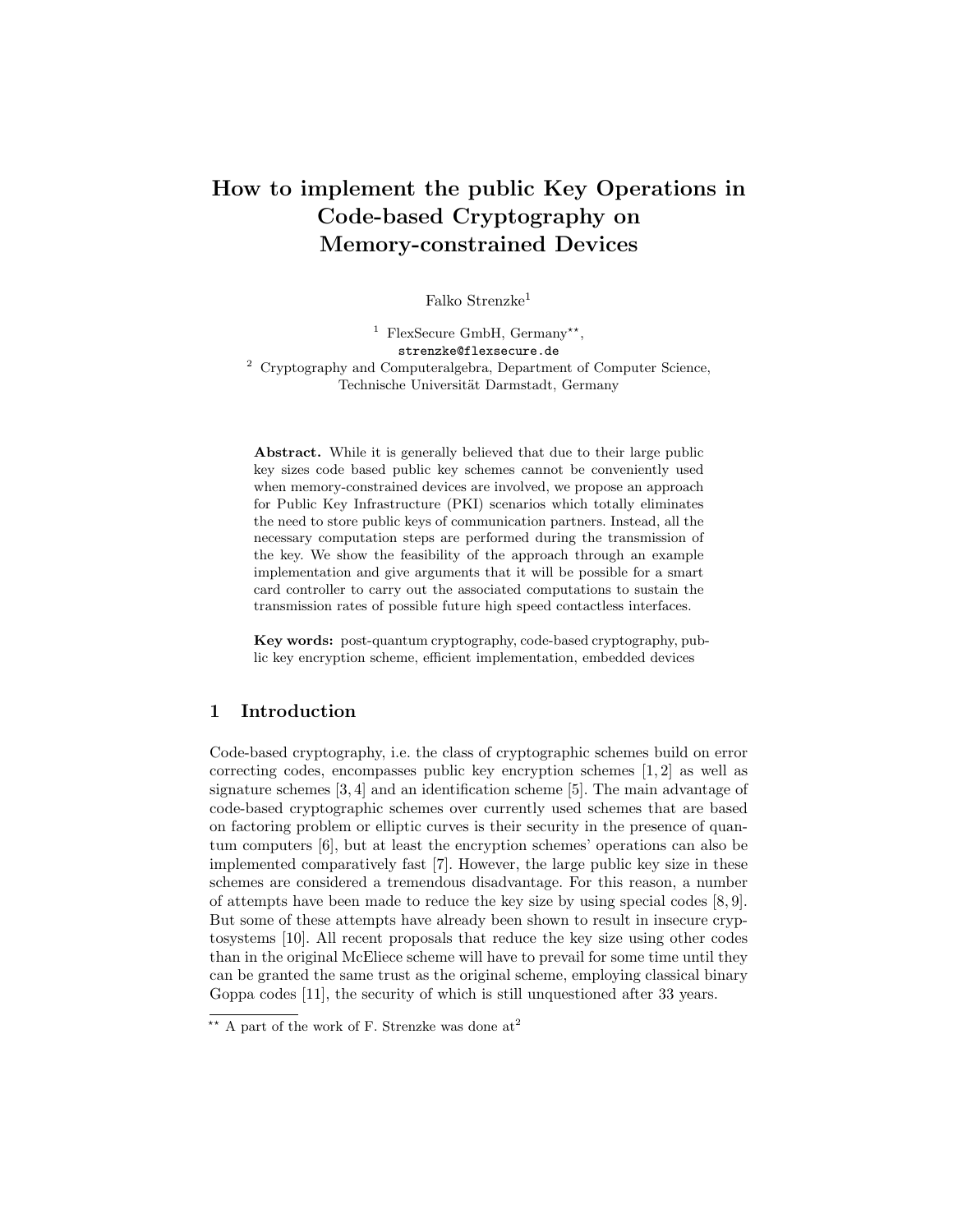Accordingly, in this work, we address the problem of performing the public operations, i.e. encryption or signature verification, of conventional code-based public key cryptosystems with large public keys on devices with limited memory resources, like for instance smart cards. Typically, smart cards have less than 20 KB of RAM, while the available amount of non-volatile memory (NVM), e.g. flash-memory, can be as large as 512 KB [12, 13]. If a public key of a communication partner shall be temporarily stored on the device for the purpose of performing e.g. an encryption, it would have to be stored in the NVM since it exceeds the size of the RAM many times over. Specifically, the public keys will be at least 100 KB large for reasonable security parameters, as we will see in Section 2.3. For instance, the works [14–16] all describe implementations of codebased encryption schemes on embedded devices, where the public key is stored in the devices NVM. The drawbacks of storing such an amount of data in the device's NVM are first of all the cost of keeping such a large amount of memory available for this purpose and also the much slower writing speed compared to RAM access. In order to circumvent these problems, we show in this work that the public operations can be executed by only storing very small parts of the public keys at any given time during the operation. Our approach also considers that these operations are always carried out in a PKI context, which implies the verification of user public key certificates against issuer certificates.

The paper is organized as follows. In Section 2 we give the preliminaries about PKI and code-based encryption schemes needed for the remainder of the paper. The newly proposed approach is introduced in Section 3 and it's concrete computational complexity is analyzed. Subsequently, in Section 4, we show the feasibility of the proposed approach on a concrete platform based on the analysis of the preceding section. Two possible variants to the presented approach are given in Section 6. Next, in Section 7 we show the possibility of treating codebased signature schemes in the same way as the encryption schemes which we focus on in this work.

## 2 Preliminaries

#### 2.1 Public Key Cryptography

In a public key infrastructure, the trustworthiness of a public key is always verified against a trust anchor. From the trust anchor, which is usually a certification authority (CA) certificate, to the user certificate, there is a certificate chain involved. The trustworthiness of a certificate lower in the chain is guaranteed by its authentic digital signature created by the respective issuer, verifiable via the corresponding public key contained in the issuer certificate.

For the case of public key encryption, it means that a user  $A$ 's public key intended for encryption is contained in the user certificate. A user  $B$  willing to encrypt a message for A thus goes through the following steps:

1. retrieve  $A$ 's public encryption certificate Enc-Cert<sub> $A$ </sub> (for example by accessing a database or asking A directly)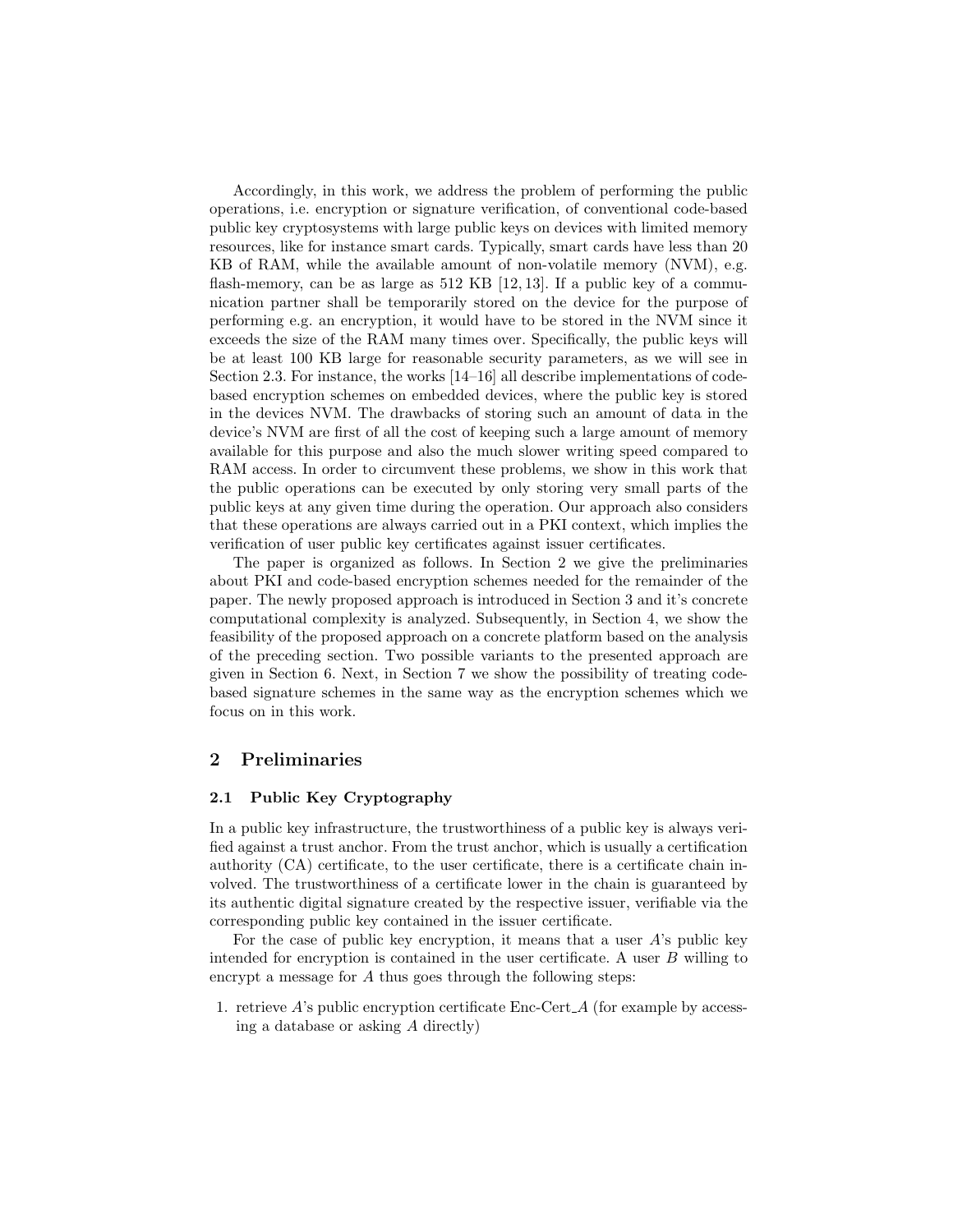- 2. verify the authenticity of Enc-Cert A by checking the signature on the certificate against the trust anchor (CA certificate)
- 3. encrypt the secret message using Enc-Cert A and send it to A

Since in this work we will address problems and solutions for embedded devices such as smart cards, we wish to point out why it is necessary to be able to carry out not only the private operations of a public key scheme (i.e. decryption or signature generation) but also the public operations on such devices. One application are key exchange schemes. Key exchange schemes based on public key cryptography are used for instance in the context of the German ePassport [17]. There, an elliptic curve based key agreement scheme is realized [18]. In order to replace this scheme with a quantum computer secure solution, one would have to combine a public key encryption scheme with a public key signature scheme that both have this property. Then, one party sends the signed and encrypted symmetric key to the other party. In the mentioned context this means that eventually the ePassport's chip has to carry out the encryption operation.

#### 2.2 Linear Error Correcting Codes

In this section we briefly explain the basics of linear error correcting codes as needed for the understanding of the subsequent sections. A linear binary error correcting code C is a set of code words  $\{c_i\}$  and is characterized by

- the code size n, which defines the bit length a code word  $c_i$  of the code C,
- the code dimension  $k$  with  $k < n$ , which defines the bit length of the message words v that can be encoded,
- the error correcting capability t, which is the number of bit flips that may be applied to a code word  $c$  and still allow recovering the corresponding message v.

The encoding of a message  $v$  is performed by multiplying it by a generator matrix  $G \in \mathbb{F}_2^{k \times n}$ , which is specific for this code:  $c = vG$ .

The decoding is performed by first multiplying the eventually distorted code word c' by the so called parity check matrix  $H \in \mathbb{F}_2^{(n-k)\times n}$ , also being specific for the respective code:  $s = Hc^{T}$ , where  $s \in \mathbb{F}_2^{n-k}$  is called the syndrome of the distorted code word  $c'$ . Given that no more than t bit flip errors occurred, i.e. the hamming distance between c and  $c'$  is less or equal than t, a decoding algorithm can be applied to recover the message  $v$ . The decoding algorithm is based on the underlying code and receives s as input.

## 2.3 Code-based Encryption Schemes

In the following, we explain two code-based encryption schemes, where we focus on the encryption operation, since the details of decryption operation are irrelevant to the subject of this work.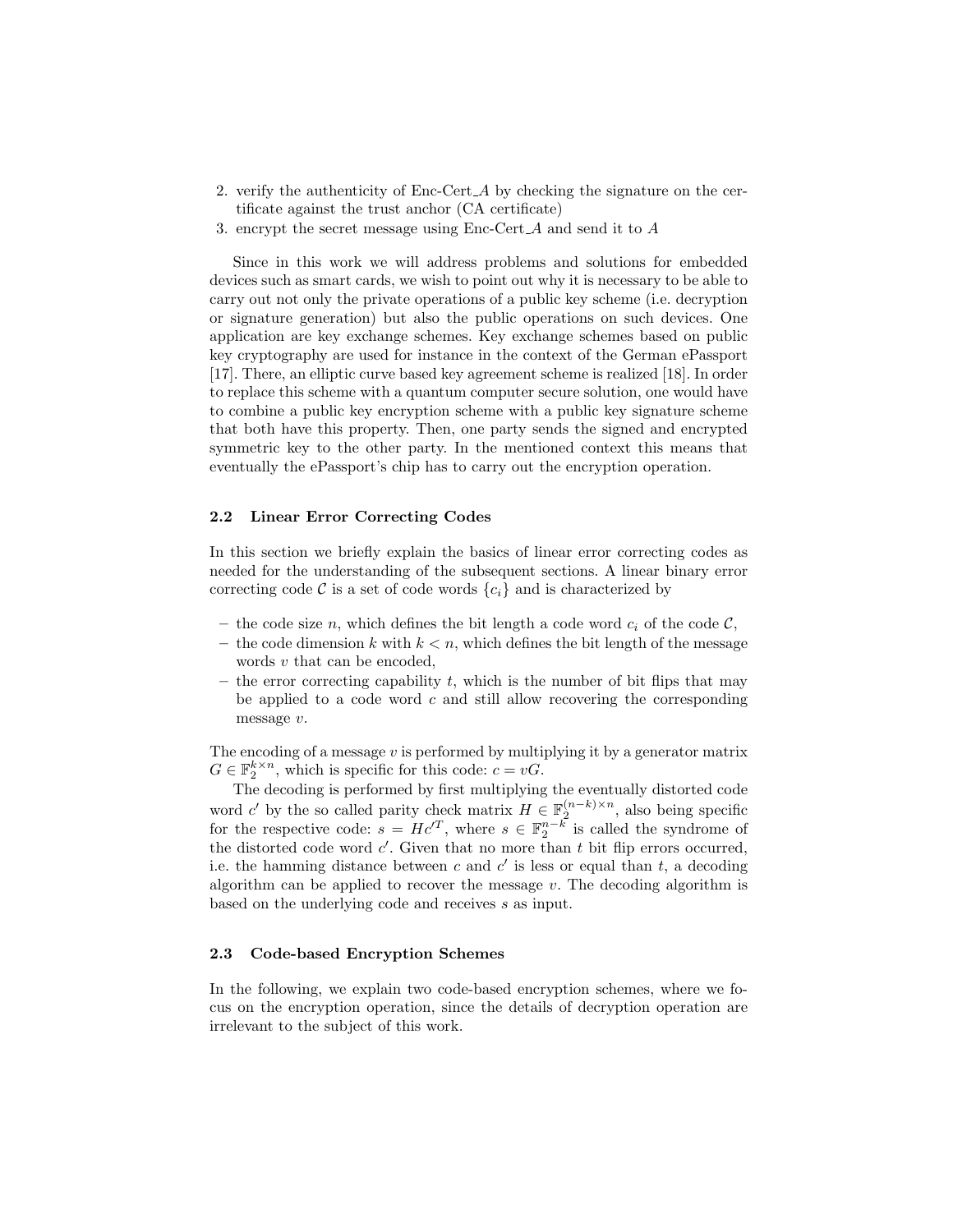The first encryption scheme we present is the McEliece [1] scheme. The McEliece public key consists of the so called public generator matrix  $G_p$ . Algorithm 1 shows the McEliece encryption operation. The idea behind the McEliece scheme is that the holder of the corresponding private key knows a secret error correction code  $\mathcal{C}_s$  that allows him to recover the error vector e and find the message m. Specifically, the public key is given by  $G_p = TG_sP$ , where  $T \in \mathbb{F}_2^{k \times k}$ is a random invertible matrix, P is a random  $n \times n$  permutation matrix and  $G_s$ is the generator matrix of a secret code, all of which are parts of the private key. The decoding works since we find that applying the inverse permutation to the ciphertext gives

$$
z' = zP^{-1} = \underbrace{mTG_s}_{\in \mathcal{C}_s} + \underbrace{eP^{-1}}_{e'}.
$$

Since the first term on the right hand side is a code word of  $C_s$  and the second term is the permuted error vector having hamming weight  $t$ , the message  $m$  can be recovered using the error correction algorithm. On the other hand, without the knowledge of the secret key, recovering the message  $m$  is intractable for secure parameters.

| <b>Algorithm 1</b> The McEliece encryption Operation                                                               |  |
|--------------------------------------------------------------------------------------------------------------------|--|
| <b>Require:</b> the McEliece public key $G \in \mathbb{F}_2^{k \times n}$ and the message $m \in \mathbb{F}_2^k$ , |  |
| <b>Ensure:</b> the ciphertext $z \in \mathbb{F}_2^n$                                                               |  |
| create a random binary vector $e \in \mathbb{F}_2^n$ with Hamming weight wt $(e) = t$                              |  |
| $z \leftarrow mG_n \oplus e$                                                                                       |  |

The McEliece parameters are given by the code parameters  $n, k$  and  $t$ . An example parameter set giving about 100 bits of security with respect to the attacks given in [19] would be be  $n = 2048$ ,  $k = 1498$  and  $t = 50$ .

In order for the scheme to be secure against chosen ciphertext attacks, a so called CCA2-conversion has to be applied to the scheme [20]. Given such a  $CCA2$ -conversion is used, it is also possible to choose the matrix  $T$  in such a way that  $G_p$  is in systematic form, i.e.  $G_p = [\mathbb{I}_k | R]$ , where  $\mathbb{I}_k$  is the  $k \times k$  identity matrix. Then, for the parameter set mentioned above, the public key can be represented by  $R \in \mathbb{F}_2^{k \times (n-k)}$ , which has a size of about 100 KB.

The other encryption scheme is the Niederreiter [2] scheme. Here, the public key consists of the public parity check matrix  $H_p = TH_sP$ , where  $H_s$  is the parity check matrix of the private code and  $H_p \in \mathbb{F}_2^{(n-k)\times n}$ , and T and P are chosen equivalently to their counterparts in the McEliece scheme. Furthermore, as in the McEliece scheme,  $H_p$  can be put in systematic form. Then the public key will be of the same size as for the McEliece cryptosystem. The Niederreiter encryption is depicted in Algorithm 2. The message is encoded into an error vector of weight  $t$  and the ciphertext is the corresponding syndrome, which can only be decoded by the holder of the private key.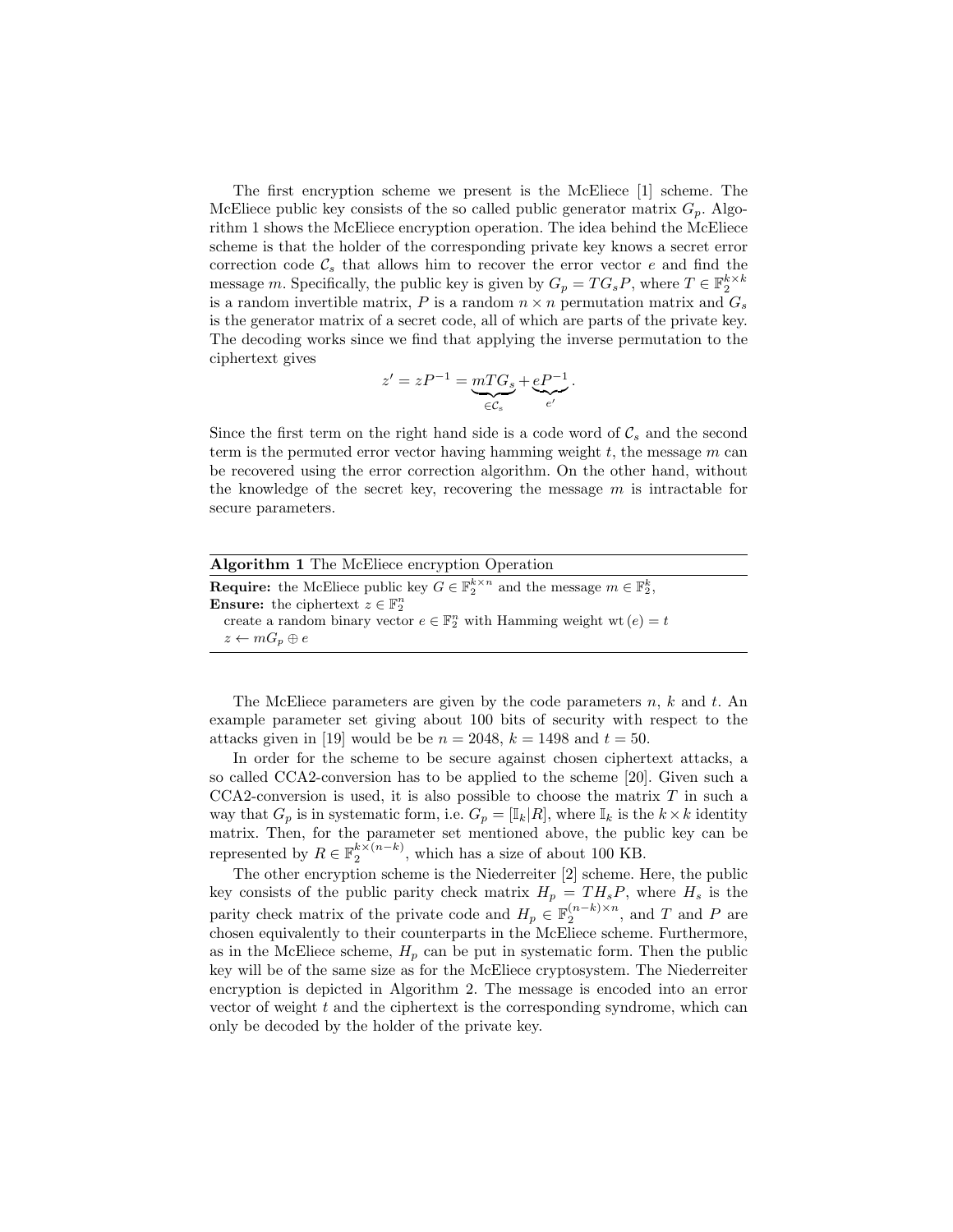Algorithm 2 The Niederreiter encryption Operation

**Require:** the Niederreiter public key  $H \in \mathbb{F}_2^{(n-k)\times n}$  and the message m **Ensure:** the ciphertext  $z \in \mathbb{F}_2^{n-k}$ 

encode the the message m into  $e \in \mathbb{F}_2^n$ , where wt  $(e) = t$ , using an appropriate algorithm ("constant-weight-word encoding")

 $z \leftarrow eH$ 

## 3 Online Public Operation

In this section, we explain the main idea of the paper, namely how to implement the public operations of code-based schemes without storing full public keys on the device. In a straightforward approach, the public operation, which we here assume to be an encryption operation, would be realized by first retrieving the public key (embedded into a public key certificate containing also a signature) of the communication partner, storing it on the device, computing the hash value of the certificates to-be-signed (TBS) data (which includes the code-based public key), verifying the signature, and finally encrypting the designated message using the certificate's public key. With the proposed approach however, no storage of the whole public key is required. Instead, only a comparatively small amount of RAM memory will be used. The basic idea is to use the computation time that is available to the devices CPU in the time interval between the receival of two bytes via the serial interface. During this interval both the encryption algorithm and the hash algorithm are advanced by one small step. Hence we call this approach "online public operation".

This approach works because both the computation of the hash value of the public key and the matrix-vector product only depend on a small part of the whole public key at any given point in time: while the hash function acts on blocks of multiple bytes (for instance 64 bytes for SHA-256), the matrix multiplication could in principle be carried out bit-wise.

In Figure 1, the complete process of the online public operation approach is depicted. On the left hand side, the processing of the certificate containing the code-based public key to be used in the public operation is shown. Here, we assume that the public key is contained in an X.509 public key certificate [21]. Such a certificate is constituted by the sequence of the TBS data, followed by a field containing information about the signature algorithm (not shown in the figure) and finally the signature. The signature ensures the authenticity of TBS data, and is calculated based on their hash value, using a hash algorithm as specified in the preceding information field. Please note that the signature algorithm used to sign the user certificate needs not to be code-based (in which case the trust anchor certificate would contain a large code-based key itself). Instead, a hash based signature scheme [22] could be used. These schemes are also quantum computer resistant and feature extremely small public keys.

In Step 1a the part of the TBS data that precedes the public key is received by the device and processed in the normal manner, which includes the computation of the hash value of the received data. Once the transmission of the public key,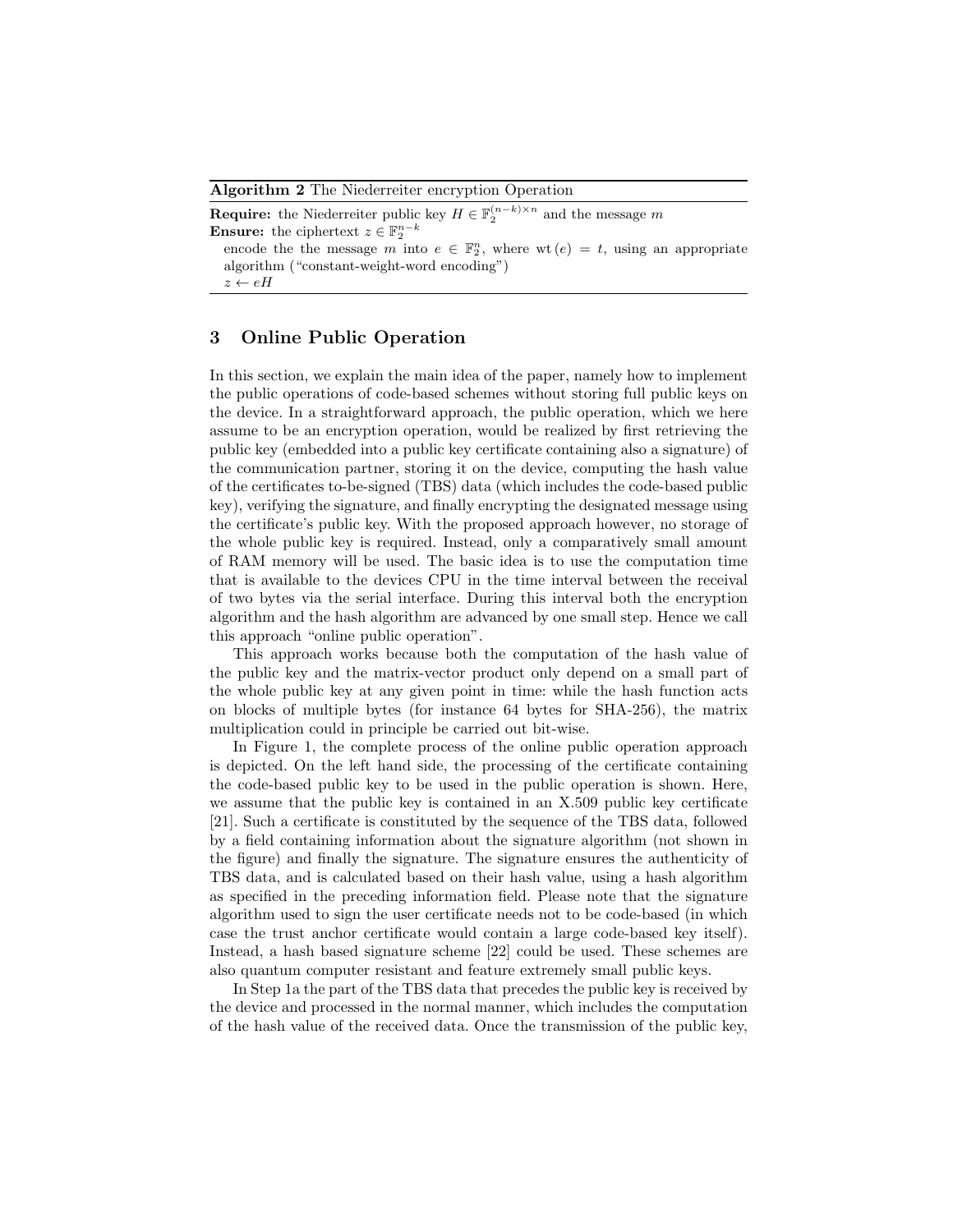i.e. the public matrix  $M$ , begins (Step 2a), the computation of the product  $vM$ begins, where  $v$  is a binary vector whose meaning depends on the type of the code-based scheme. In an encryption scheme like McEliece or Niederreiter,  $v$ represents a message. The hash computation is also continued. After the whole public matrix has been received, the remaining TBS data is again processed in the normal manner (Step 3a). Finally, when the TBS data have been completely received the hash value of the TBS data is ready. It is then used to verify the certificate's signature with the help of the certificate of the issuer  $I$  which is stored on the device as the trust anchor (Step 4).

The public operation of the code-based scheme is potentially composed of computations before the matrix-vector product is needed (Step 1b). These computations can be done before the public matrix transmission begins, e.g. they could be carried out before and/or during the receival of the TBS data preceding the public key. Once the public key matrix has been fully received and processed (i.e. after Step 2a), the remaining computations of the public operation are carried out (Step 3b), e.g. the addition of the error vector  $e$  in the McEliece scheme. The result is either a ciphertext (in case of an encryption scheme) or a Boolean value (in case of a signature verification). But whether this result is output respectively further processed by the device (Step 5a) depends on the result of the signature verification (Step 4). If the verification fails, the device will output an error answer (Step 5b).

#### 4 Transmission Rates

In this section, we give an overview of transmission rates available for embedded systems, espacially smart card microcontrollers.

For instance a SLE66CLX360PE [13] smart card platform from Infineon Technologies AG features an ISO/IEC 14443 compliant contactless interface which can transmit up to 106 KB/s. This allows the transmission of a McEliece public key of size 100 KB for the parameters given in Section 2.3 in about 1s, which can be considered at least acceptable for certain applications.

In the future, contactless transmission rates may be about 837.500 bytes/s [23], i.e. about 8 times higher than the rate considered above<sup>3</sup>. In the following section, we will show that it is still feasible to support such a high transmission rate at a CPU speed of 30 MHz if adequate hardware support is available on the device. Note that in this case there are still about 35 cpu cycles available between the receival of two bytes.

#### 5 Example Implementation

We implemented the proposed approach on an ATUC3A1512 32-bit microcontroller from Atmel's AVR32 family. We chose an embedded 32-bit platform ba-

<sup>&</sup>lt;sup>3</sup> In the referenced work, this transmission rate is actually only achieved in the direction from the card to the reader. However, we want to use it merely as an orientation for the transmission rates achievable in the near future.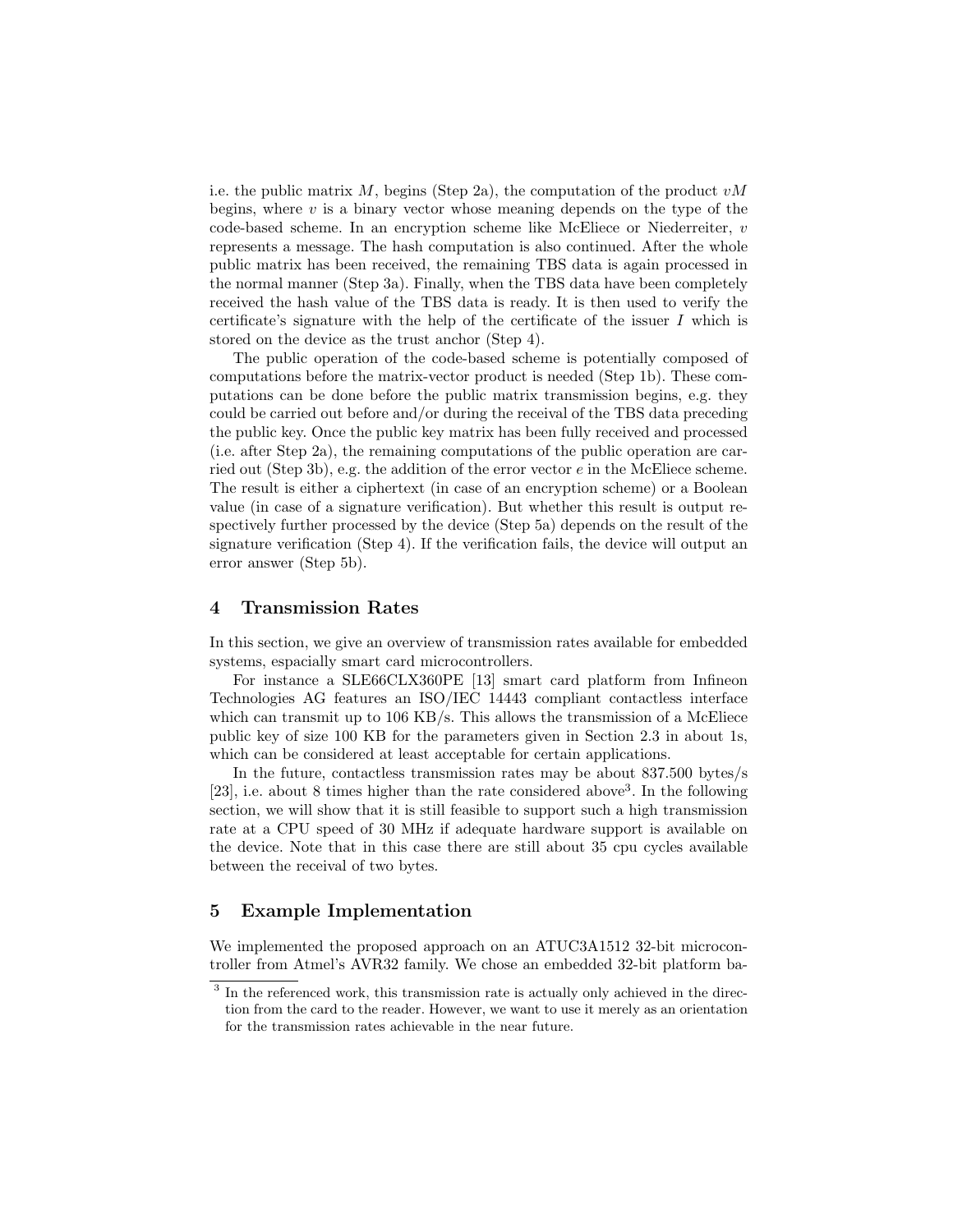

Fig. 1. Overview of the complete process of the online public operation.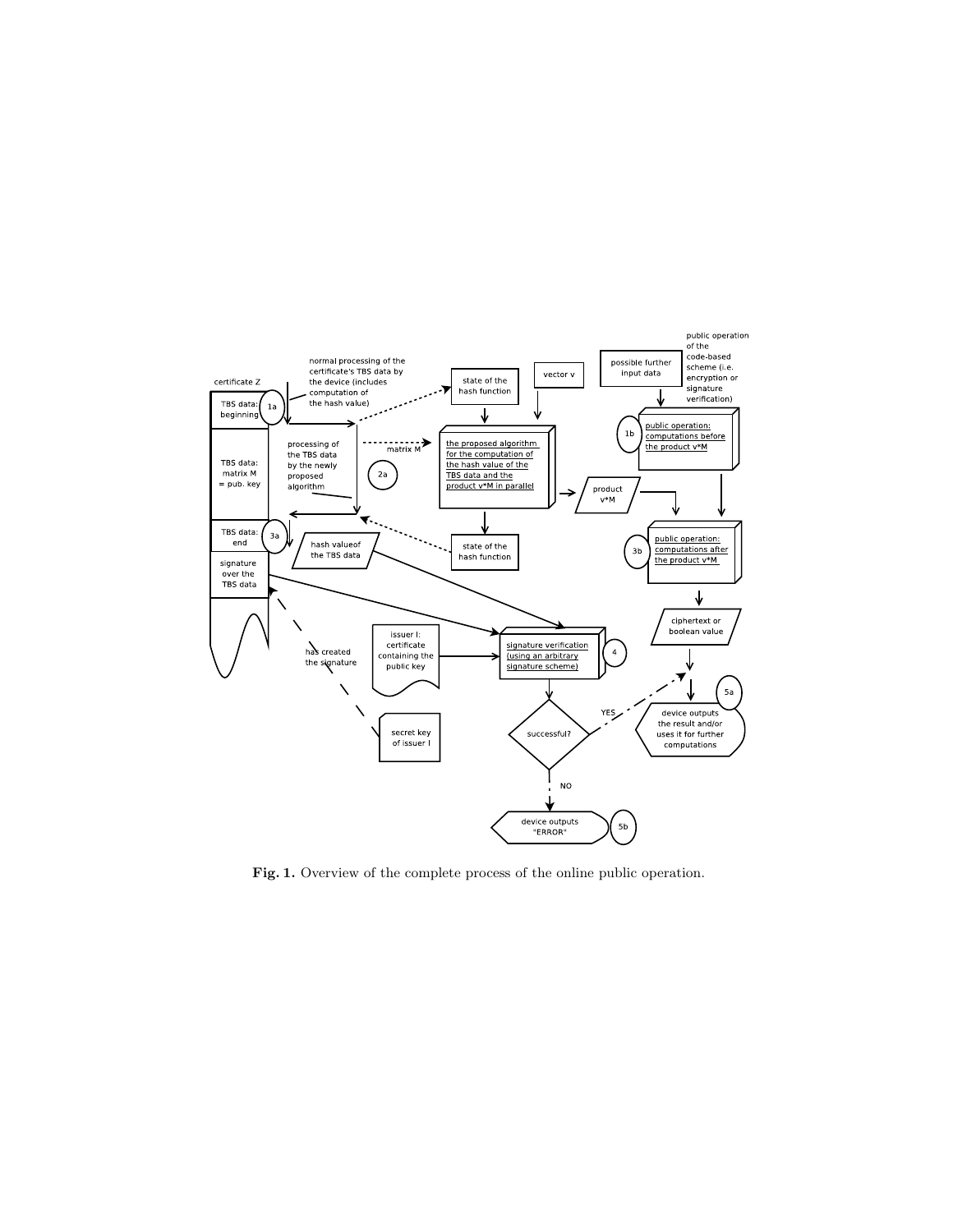sically because SHA256 is designed for 32-bit platforms. There also exist 32-bit smart card controllers [24], thus our evaluations are significant for this type of platform.

The personal computer (PC) communicates with the AVR32 over a serial line. For the implementation of the serial communication, on the AVR32, we used the API for the device's Universal Asynchronous Receiver Transmitter (UART) provided by Atmel. On the side of the personal computer, we used the API to the serial port of the Linux operating system. The PC can send commands to the AVR32, which are formed by a six byte header and optional payload data, the length of which is encoded the last four header bytes. The first header byte is zero for all commands, and the second byte determines one of the following commands:

- set the vector to multiply
- carry out the online multiplication (starts an interactive protocol for the matrix transmission described below)
- get the multiplication result from the AVR32
- get the hash result from the AVR32

The AVR32 responds to these commands by sending a two byte status code and optional data payload preceding the status code, or in the case of the online multiplication command, by starting an interactive protocol.

This protocol is depicted in Figure 2. As a precondition, the vector to multiply has to be set in the device through the corresponding command. After the receival of the online multiplication command (which does not carry payload data), the AVR32 sets up two buffers  $B1$  and  $B2$  which are of an equal predefined size. It sends a two byte acknowledgement (ACK) code to the PC as the answer to the command. Then the PC sends the first matrix part which is of equal size as the buffers  $B1$  and  $B2$ . The receival of a single byte over the UART interface of the AVR32 triggers an interrupt which is serviced by an Interrupt Service Routine (ISR) which writes the byte to the next free position in B1. After the first block has been received completely, the AVR32 sends another ACK code to the PC, who in turn reacts by sending the next part. At this point the AVR32 exchanges the role of the buffers B1 and B2: the data is now received to  $B2$  (which did not play any role while receiving the first part), and  $B1$ , containing the first matrix part, is fed into the SHA256 computation and the matrix multiplication. Both, the hashing and matrix multiplication are implemented as objects which can be updated by calling routines that take arbitrary amounts of data as an argument.

For hash functions, this is the standard implementation technique. Because demanded by our approach, we adopted this technique for the matrix multiplication. In our implementation, the matrix-vector multiplication is carried out column-wise. The advantages and disadvantages of this approach in contrast to row-wise multiplication is discussed in Section 6.1. The multiplication object knows the number of rows and columns of the matrix and has the source vector set. As the matrix data is fed column-wise it keeps track of the current row and column position. It processes the current column by carrying out the logical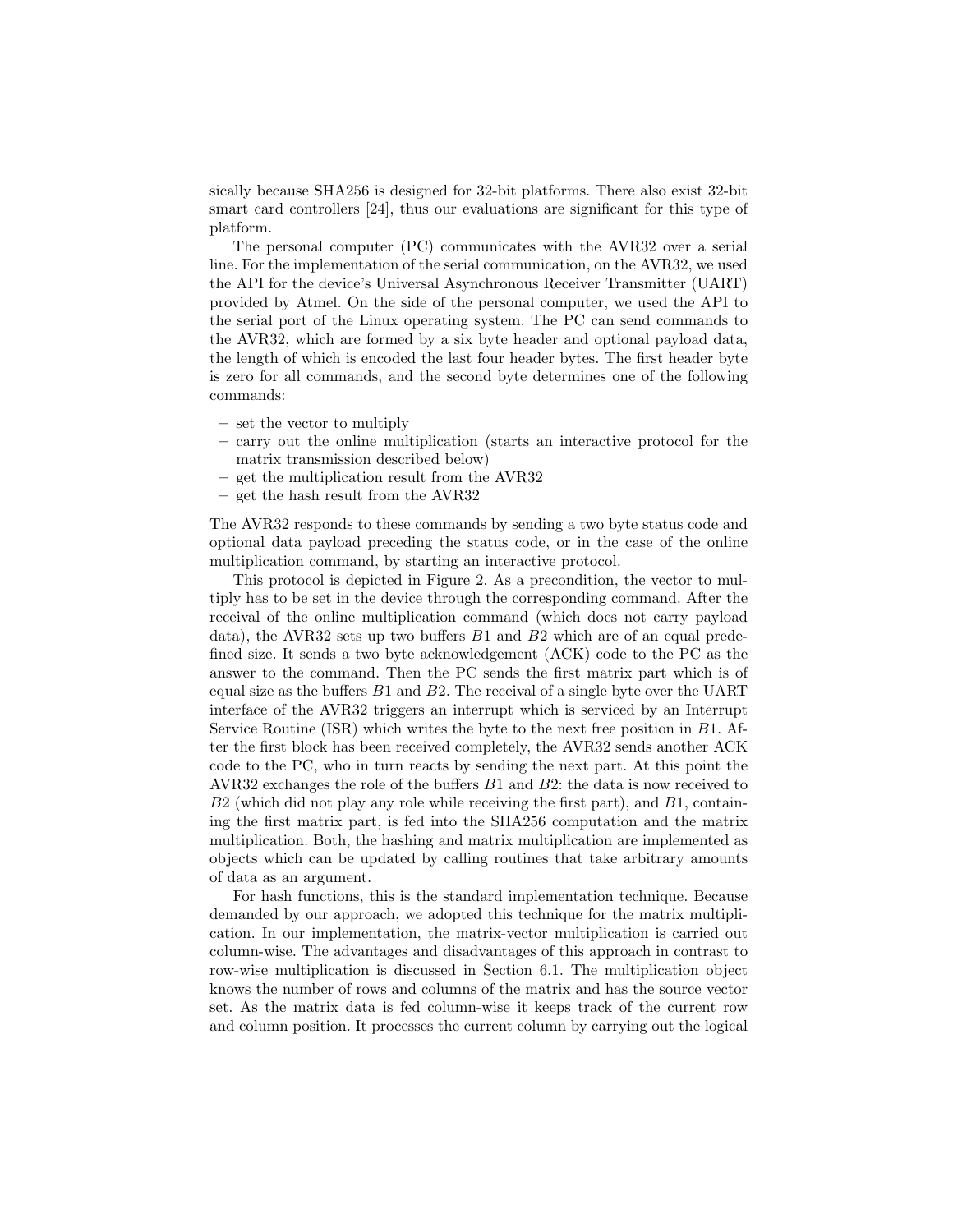AND (multiplication in  $\mathbb{F}_2$ ) between the matrix column and the vector 32-bit word-wise, and computes the XOR (addition in  $\mathbb{F}_2$ ) with a 32-bit accumulator. When a column is finished, the parity (i.e. sum of all the word's bits in  $\mathbb{F}_2$ ) of the accumulator is written to the corresponding result bit.

#### 5.1 Non-interactive Version of the Protocol

However, it turned out that the interactive protocol incurs significant delay in the communication which results from the fact that our PC program is running in userspace and thus sending and receiving data via the serial interface is delayed. If the protocol were implemented in a card terminal, which could be the case in a real world implementation of the online multiplication, or at the PC side in a kernel mode driver, such issues would not arise. To show the efficiency of the approach, we modified the protocol depicted in Figure 2: the AVR32 does not send any ACK answers beyond the very first one. Consequently, the matrix data is sent as a continuous stream after the AVR32 has sent the initial ACK. In this way, the protocol looses the feature that it works independently of the ratio of transmission speed and computation speed: in this non-interactive setting, it must be guaranteed that the hash and multiplication computation of the processed buffer has finished before the receive buffer has been completely filled. With this approach, the performance, could be improved by a factor of roughly 1.3. The concrete results are discussed shortly.

#### 5.2 Simulation of higher Transmission Rates

On the chosen AVR32 platform, the maximal transmission speed is given by a baudrate of 460,800. In the RS232 transmission format each data byte is encoded in 10 bits, yielding a net transmission rate of 46,080 byte/s. In order to demonstrate the computation speed that would be possible beyond this limitation, we implemented a means of simulating higher transmission speeds. This is achieved by creating a matrix whose rows have repetitive entries, i.e. the values of 8-bit chunks repeats r times. An example of the beginning of a row for  $r = 4$  would be

0x1D, 0x1D, 0x1D, 0x1D, 0xA3, 0xA3, 0xA3, 0xA3, 0x22, ...

In this setting, on the PC side such a repetitive matrix is generated. When the matrix is transmitted, however, each repeated element is sent only once. On the receiving side, the repetition value  $r$  is also known and each received byte is appended to the buffer  $r$  times. In this way, we simulate a transmission rate  $B_{\text{sim}} = rB_{\text{real}}$ , where  $B_{\text{real}}$  is the actual UART transmission rate.

Table 5.2 shows the measurement results for interactive version of the protocol as depicted in Figure 2, and the non-interactive version described in the previous paragraph in the two left columns. Here, we used a matrix with 1000 rows and 800 columns, i.e. yielding a size of 100,000 bytes. This size in the domain of McEliece public keys with 100 bit security [15]. The reason for this specific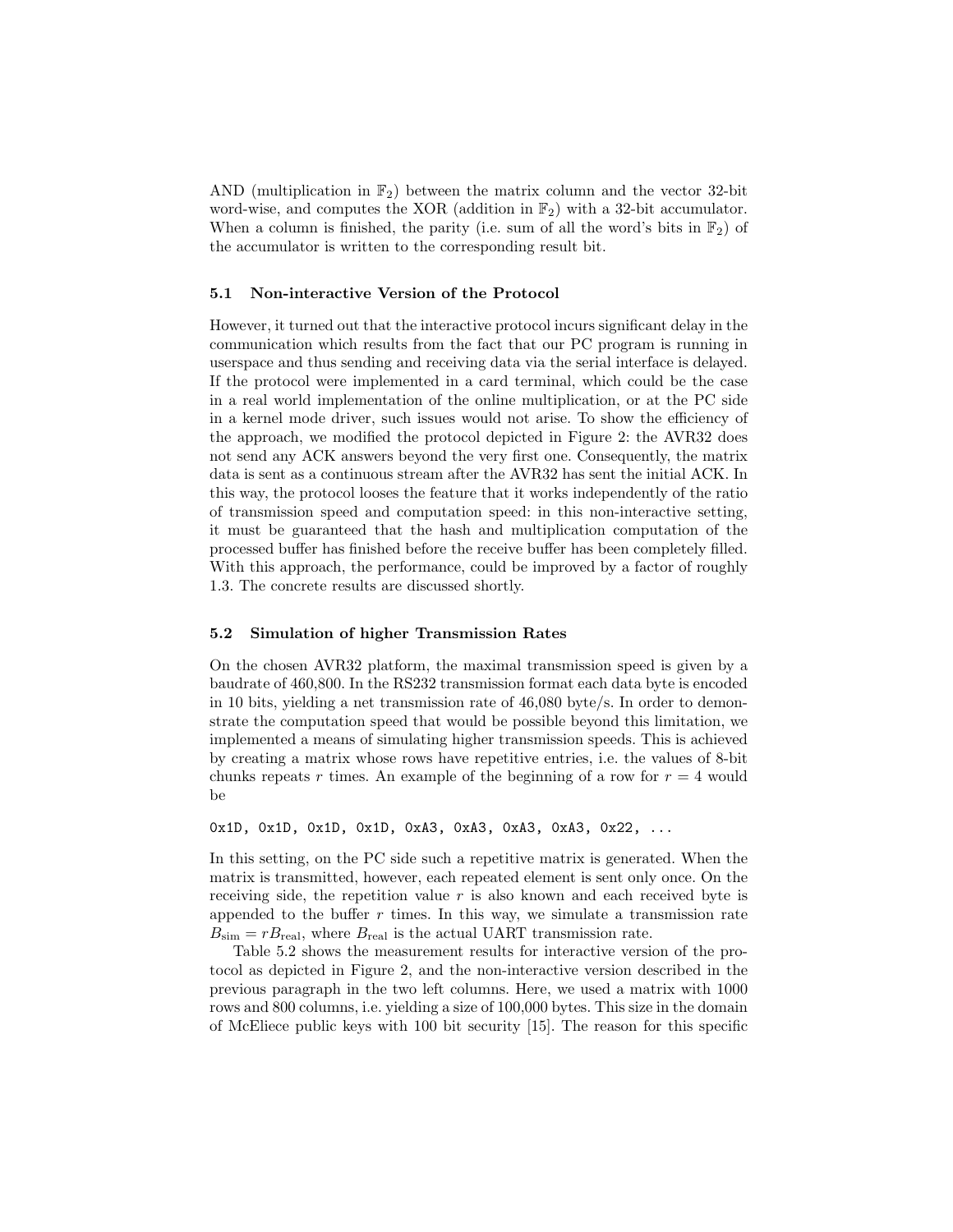choice in contrast to using the exact parameters resulting from a real code is to simplify the implementation, for instance choosing the using a row length divisible by 8 avoids the necessity to implement the special treatment of only partially used final bytes. In all our measurements the CPU speed of the AVR32 was set to 33MHz, since also todays contactless smart card platforms run at approximately this speed [12]. The referenced platform only runs at 30MHz, using this in our implementation showed that at this CPU speed the (simulated) transmission rate given in the rightmost column could not be supported in the experiment. The transmission speed of 386,640 bytes/s is only approximately half of that of the research implementation presented in [23] already mentioned in Section 4. Thus our results show that even without dedicated hardware, todays embedded platforms already enable computation speeds for the hash computation and matrix multiplication in the domain of the associated transmission rates that can be exptected to be supported by contactless devices in the near future. This makes it feasible that with adequate hardware support the full 837.500 Byte/s rate given in [23] can be supported by the throughput of the computational tasks.



Fig. 2. Schematic overview of the interrupt based implementation of the online multiplication.

The hash implementation is based on the open source implementation [25]. The C source code allows for complete unrolling of the SHA256 compression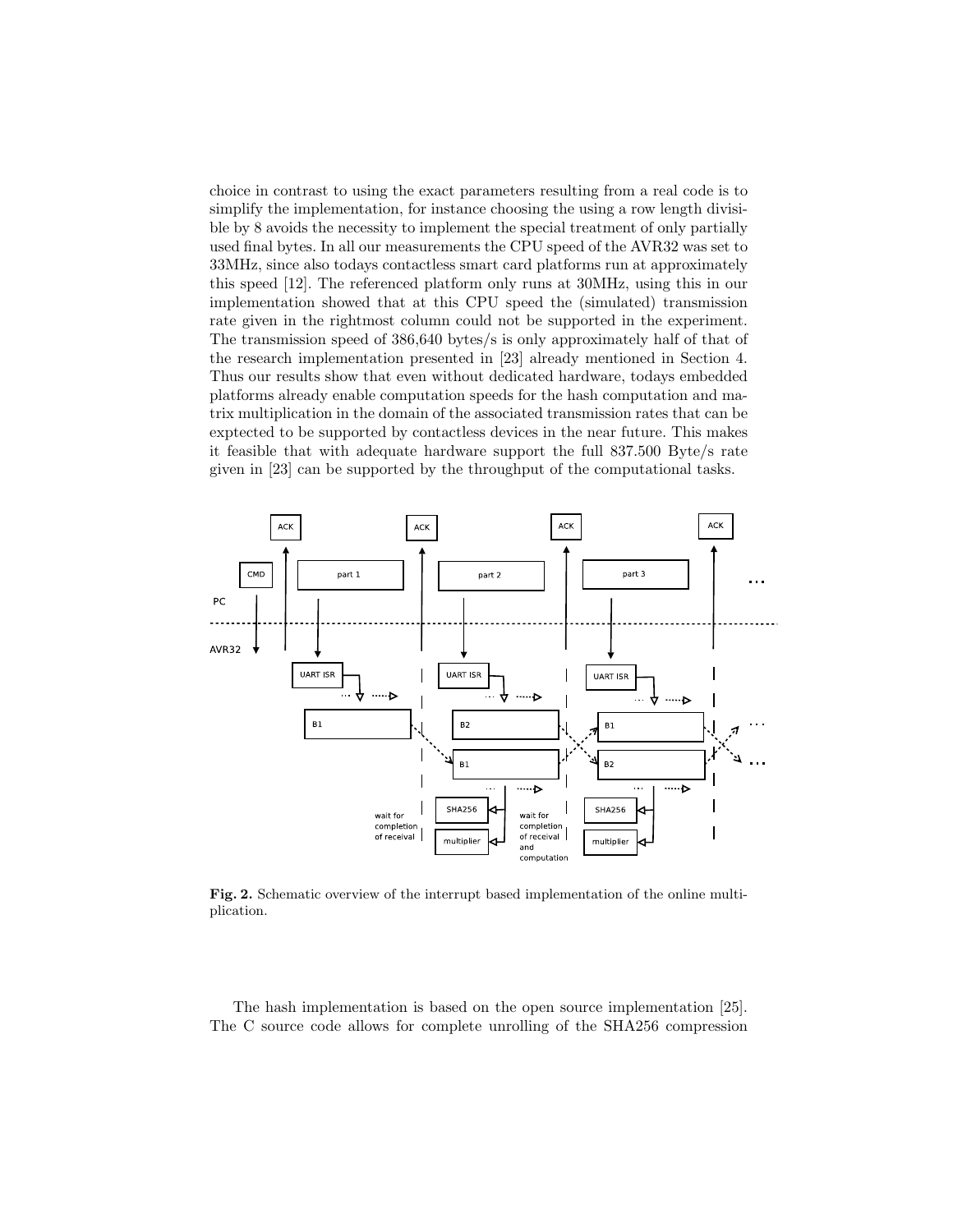|                                               | based on computation throughput               | experimental                    |
|-----------------------------------------------|-----------------------------------------------|---------------------------------|
|                                               |                                               | result - $w/o$ ACK              |
| cycles/byte                                   | measured: $55.6$ for SHA256, 4.2 for mult. 92 |                                 |
|                                               | yields: $59.8$                                |                                 |
| $\lim_{\rm \bf 1.33 MHz}$ time at 33MHz 181ms |                                               | 279ms                           |
| $ {\rm CPU~for~100,000} $                     |                                               |                                 |
| Bytes                                         |                                               |                                 |
| transmission rate 551.839                     |                                               | $B_{\text{sim}} = 368,640$ (r = |
| $\ln$ bytes/s                                 |                                               | 8                               |

Table 1. Performance of the SHA256 and binary matrix multiplication on the AT32UC3A1 platform. The results on the first column are based on the throughput benchmarking results for the two computational tasks when processing of buffers of 8192 bytes. Both the time for the online multiplication and the transmission rate necessary to support the throughput of both computational tasks are theoretically derived from the former. In the second column, the time of the whole online matrix multiplication with the given transmission rate  $B_{\text{sim}} = 8 \cdot 46,080$  byte/s was measured on the ATUC3A1512 platform. Here the a receive buffer size of of 1536 bytes was used.

function through a macro definition. Activating loop unrolling resulted in a performance gain of 1.6 for the hash function computation. All further performance data is based on this implementation choice.

## 6 Variants of the proposed Approach

#### 6.1 Column-wise vs. Row-wise Matrix-Vector Multiplication

The row-wise computation of the matrix-vector multiplication is an alternative to the column-wise approach. In this case the computation of the result is according to  $b = \sum_j M_i a_i$ , where  $M_i$  is the vector represented by the *i*-th row of M. This means that a row  $M_i$  is added to the result if the corresponding bit  $a_i$ is one, otherwise nothing has to be done. In the normal case, where the whole matrix is available instantly, this approach has a significant advantage over the column-wise approach since about half of vector a's bits will have value zero. But in the case of the online public operation, this advantage disappears since the matrix-vector multiplication's running time is determined by the transmission time alone (under the assumption of sufficient computational power of the device as analyzed in Section 4). The row-wise approach would only have an advantage if the saved computational effort could be used to perform other tasks, which can be assumed to be rather unlikely or at least of minor relevance in the context of embedded devices such as smart cards.

On the other hand, the disadvantage of the row-wise multiplication lies in its potential side-channel vulnerability. Specifically, if an attacker is able to find out whether the currently transmitted row is added or ignored, for instance by analyzing the power trace [26], he can deduce the value of the secret bit  $a_i$ . Of course, countermeasures can be implemented. A certain randomization could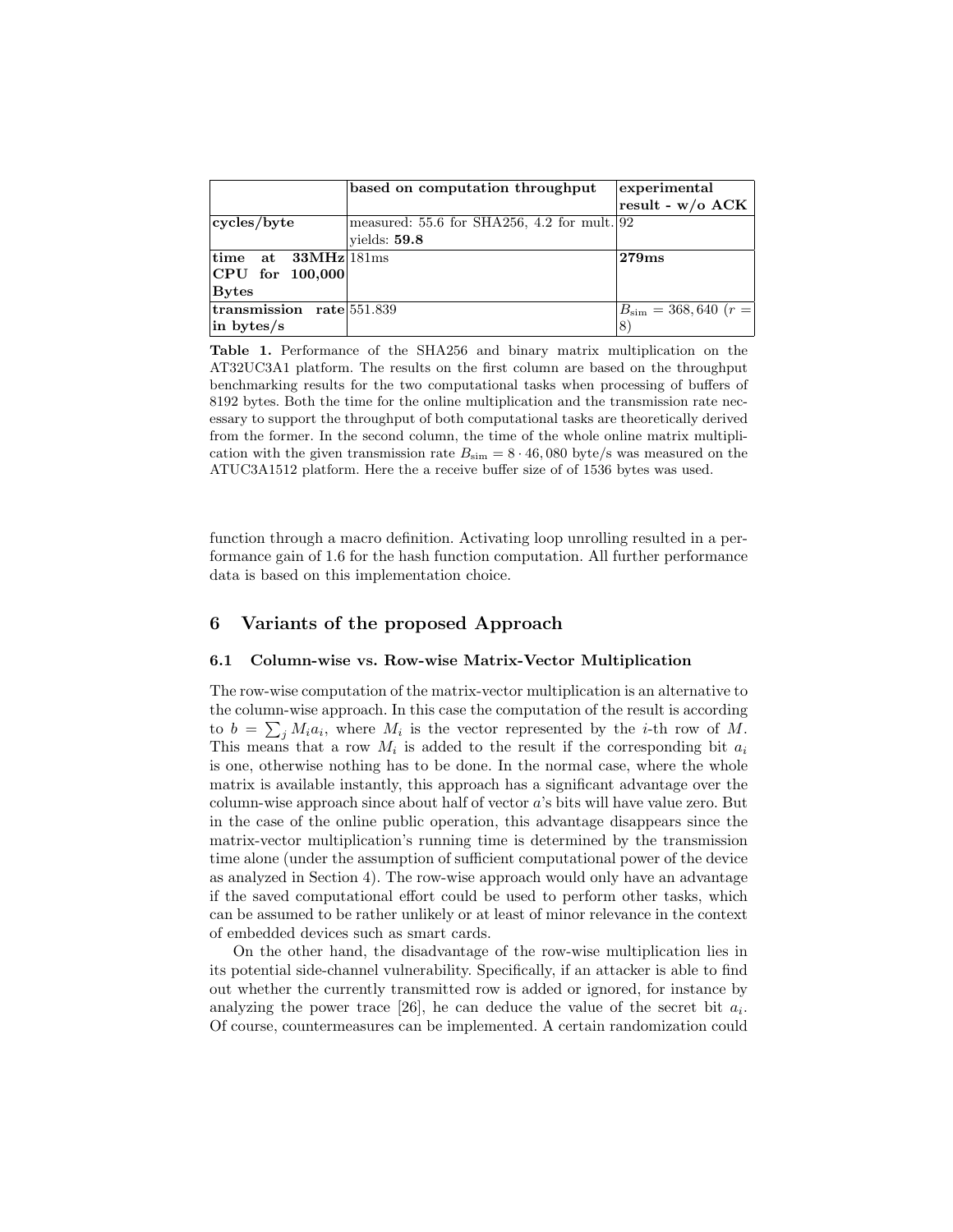for instance be introduced by keeping a number of received rows in a buffer and processing them in a randomized order. However, whether the questionable computational advantage of this method is worth such efforts must be decided in a concrete implementation scenario.

In any case, once the X.509 key format for a code-based scheme is defined, the choice for one of the two methods is taken. While it then would still be possible to transmit the matrix in the other orientation in order to carry out the multiplication, the online hash computation only works if the correct orientation is used.

## 7 Code-based signature Schemes

A number of code-based signature schemes have been proposed. In the following, we will address two of these schemes very briefly with the goal of showing that the proposed approach for the online public operation is applicable to both of them.

In [3], the McEliece scheme is inverted in the sense that the signer proves his ability to decode a binary vector related to the message using a certain code. Thus, the signature verification basically consists of a matrix-vector multiplication just like for the encryption schemes described in Section 2.3.

A signature scheme involving two binary matrices as the public key is presented in [4]. In the verification operation, both matrices have to be multiplied by a vector. Thus the online public operation can be carried out by transmitting them one after another.

#### 8 Conclusion

In this work we have shown an approach for implementing the operations involving code-based public keys on memory-constrained devices like smart cards, that covers the matrix-vector multiplication as well as the hash computation for the verification of the user certificate. The solution is applicable to basically all code-based encryption and signature schemes that have been proposed so far. Thus we are confident that this work improves on the applicability of this class of cryptographic schemes by reducing the impact of the large public key sizes for memory-constrained devices.

Especially the Niederreiter encryption scheme becomes attractive when used with the proposed online public operation. This is because as demonstrated in [16], for this scheme also the private key can kept well below 10 KB for reasonable parameters, enabling both encryption and decryption on devices with small RAM and NVM.

#### References

1. McEliece, R.J.: A public key cryptosystem based on algebraic coding theory. DSN progress report 42–44 (1978) 114–116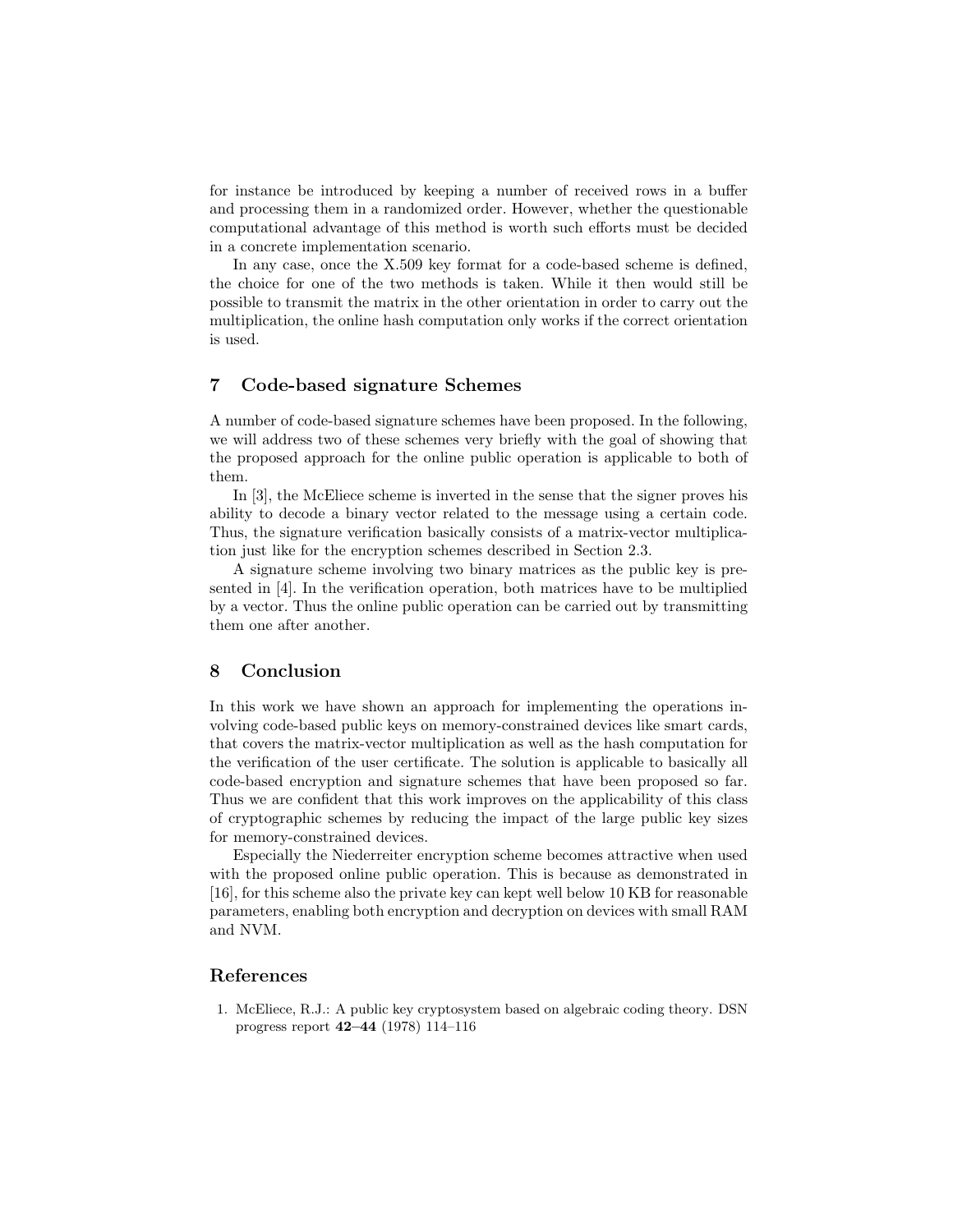- 2. Niederreiter, H.: Knapsack-type cryptosystems and algebraic coding theory. In: Problems Control Inform. Theory. Volume Vol. 15, number 2. (1986) 159–166
- 3. Courtois, N., Finiasz, M., Sendrier, N.: How to Achieve a McEliece-Based Digital Signature Scheme. In Boyd, C., ed.: Advances in Cryptology - ASIACRYPT 2001. Volume 2248 of Lecture Notes in Computer Science. Springer Berlin / Heidelberg (2001) 157–174
- 4. Kabatianskii, G., Krouk, E., Smeets, B.: A digital signature scheme based on random error-correcting codes. In Darnell, M., ed.: Crytography and Coding. Volume 1355 of Lecture Notes in Computer Science. Springer Berlin / Heidelberg (1997) 161–167
- 5. Stern, J.: A new identification scheme based on syndrome decoding. In: CRYPTO '93: Proceedings of the 13th annual international cryptology conference on Advances in cryptology, New York, NY, USA, Springer-Verlag New York, Inc. (1994) 13–21
- 6. Bernstein, D.J., Buchmann, J., Dahmen, E.: Post Quantum Cryptography. Springer Publishing Company, Incorporated (2008)
- 7. Biswas, B., Sendrier, N.: McEliece Cryptosystem Implementation: Theory and Practice. In: PQCrypto. (2008) 47–62
- 8. Berger, T.P., Cayrel, P.L., Gaborit, P., Otmani, A.: Reducing Key Length of the McEliece Cryptosystem. In: AFRICACRYPT '09: Proceedings of the 2nd International Conference on Cryptology in Africa, Berlin, Heidelberg, Springer-Verlag (2009) 77–97
- 9. Berger, T.P., Loidreau, P.: How to Mask the Structure of Codes for a Cryptographic Use. Designs, Codes and Cryptography 35 (2005) 63–79 10.1007/s10623-003-6151- 2.
- 10. Otmani, A., Tillich, J.P., Dallot, L.: Cryptanalysis of Two McEliece Cryptosystems Based on Quasi-Cyclic Codes. Mathematics in Computer Science 3 (2010) 129–140
- 11. Goppa, V.D.: A new class of linear correcting codes. Problems of Information Transmission 6 (1970) 207–212
- 12. Infineon Technologies AG: SLE76 Product Data Sheet http://www.infineon.com/ cms/de/product/channel.html?channel=db3a3043156fd57301161520ab8b1c4c.<br>13. Infineon Technologies AG: SLE 66CLX360PE(M) Famil
- Technologies AG: SLE 66CLX360PE(M) Family Data Sheet http://www.infineon.com/dgdl/SPI\_SLE66CLX360PE\_ 1106.pdf?folderId=db3a304412b407950112b408e8c90004&fileId= db3a304412b407950112b4099d6c030a&location=Search.SPI\_SLE66CLX360PE\_ 1106.pdf.
- 14. Eisenbarth, T., Güneysu, T., Heyse, S., Paar, C.: MicroEliece: McEliece for Embedded Devices. In: CHES '09: Proceedings of the 11th International Workshop on Cryptographic Hardware and Embedded Systems, Berlin, Heidelberg, Springer-Verlag (2009) 49–64
- 15. Strenzke, F.: A Smart Card Implementation of the McEliece PKC. In: Information Security Theory and Practices. Security and Privacy of Pervasive Systems and Smart Devices. Volume 6033 of Lecture Notes in Computer Science., Springer Berlin / Heidelberg (2010) 47–59
- 16. Heyse, S.: Low-Reiter: Niederreiter Encryption Scheme for Embedded Microcontrollers. In Sendrier, N., ed.: Post-Quantum Cryptography. Volume 6061 of Lecture Notes in Computer Science., Springer Berlin / Heidelberg (2010) 165–181
- 17. German Federal Bureau of Information Security (BSI): Technical Guideline TR-03110: Advanced Security Mechanisms for Machine Readable Travel Documents, Version 2.02 (2009)